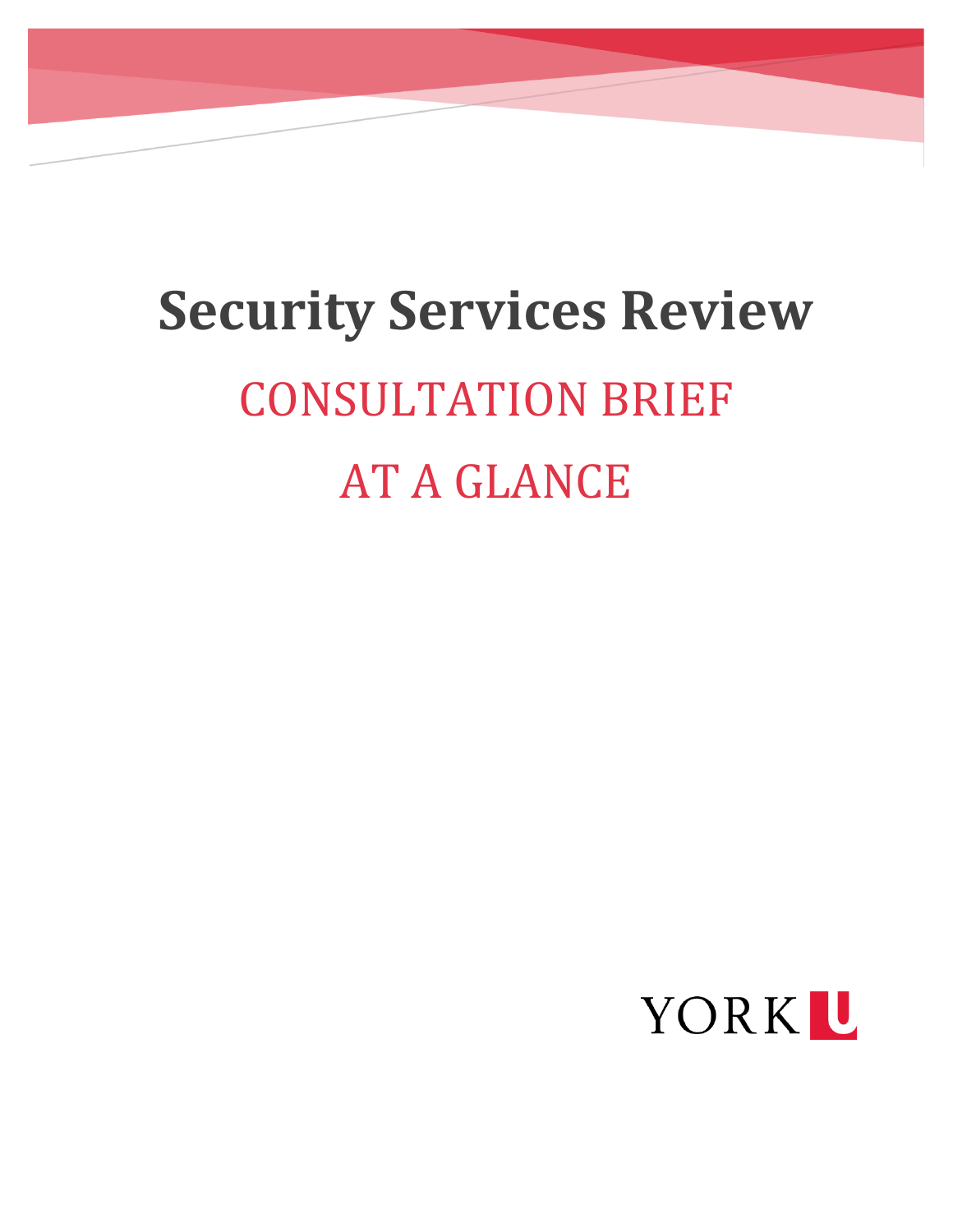# **YORK UNIVERSITY- SECURITY SERVICES REVIEW CONSULTATION BRIEF AT A GLANCE**

## **PREAMBLE**

York's Security Services Review aims to facilitate prevention, campus community development and to foster fuller engagement. To achieve these goals, there are two fundamental priorities that the review seeks input on:

- $\circ$  How to ensure that security services are free from bias and discrimination affecting marginalized members of the campus community, particularly Indigenous, Black, other racialized members, and equity seeking groups
- o How to ensure that services offered by York Security Services do not inappropriately respond to the needs of marginalized members of the campus community, particularly Indigenous, Black, and other racialized individuals, and those experiencing mental health crises who would be better served by other community safety services.

 $\circ$  adopt a clear and comprehensive policy and process related to the handling of complaints.

#### **DISCUSSION QUESTIONS**

#### **Transparency and accountability**

- What accountability measures can be implemented to ensure York Security Services are free from bias and discrimination?
- How can oversight of York Security Services be enhanced?
- What data should Security Services collect and report publicly to ensure fairness, transparency, and accountability?
- How should complaints be reported?

#### **Specific services and activities**

- Are there any specific activities carried out by York Security Services, including the way in which they are carried out, that are of concern— from a bias and discrimination perspective?
- How can these concerns be addressed?

#### **Recruitment and education**

- What attributes and qualifications should we be looking for when recruiting security front-line staff and security leadership?
- What types of staff education would be effective/ineffective to change attitudes and behaviours in security/policing?